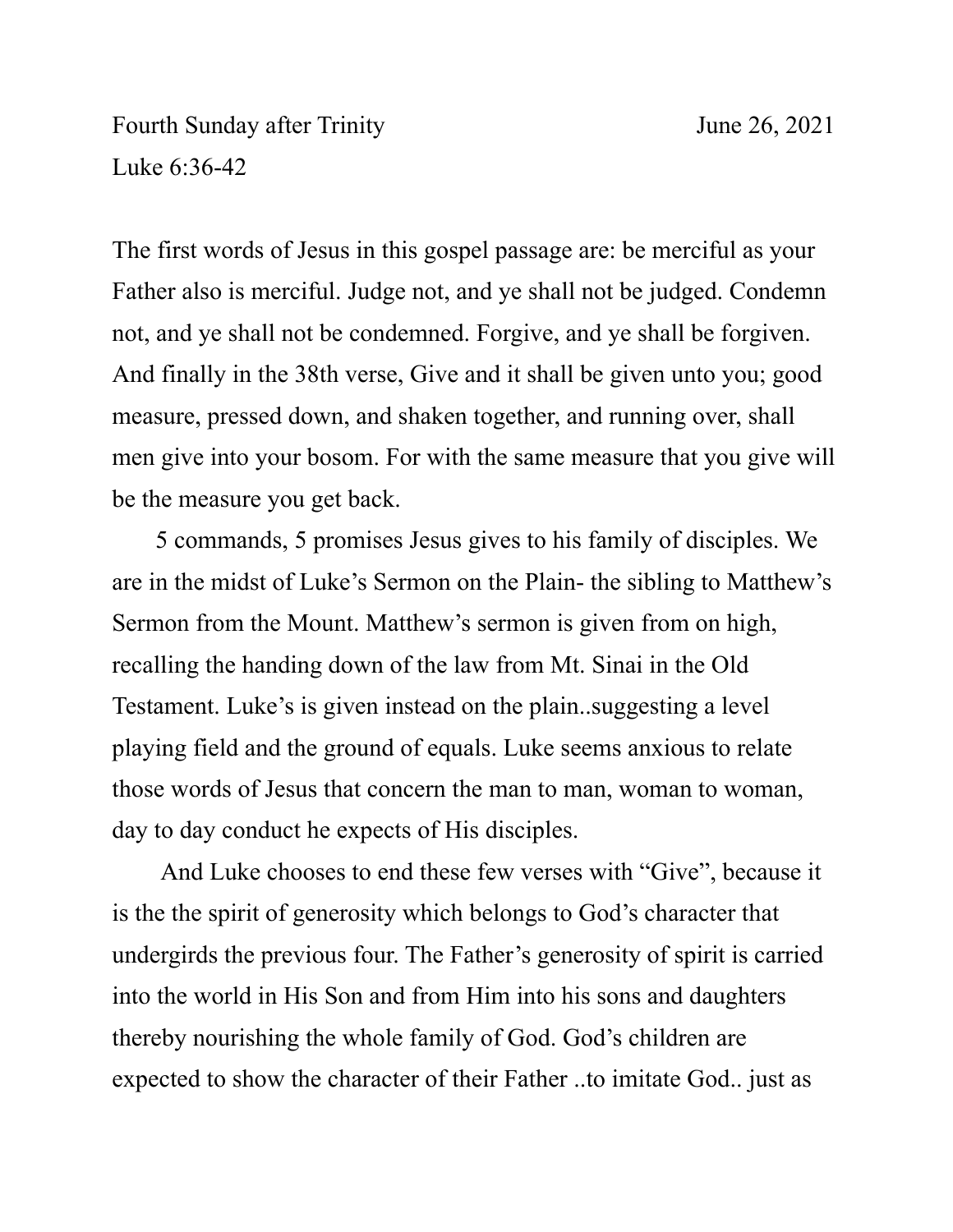children's character is formed in large part by imitating their parents. Today, our attention turns to the character of family and how its members imitate God in their day to day conduct.

 "Give and it will be given unto you, good measure pressed down and shaken together, and running over shall men give into your bosom."

 This 38th verse has time and again caught my interest, but there was always a pressing need in preparing to preach:.. to pursue the more familiar and leave the mystery of its meaning for another day.

 Something is buried here in the rich soil of Jesus words and now is the time to dig into its meaning with you. With details that seem unfamiliar, Jesus describes the promise behind His command to give. The details belong to a metaphor for counting out corn in abundance.

 The measuring of corn was a process carried out according to established tradition in Palestine. The seller, or giver of this life giving grain, crouches on the ground with the measure between his or her legs. First, he fills the measure 3/4 full in a reserved kind of way. He gives it a good shake and a spin to make the corn grains settle in. Next, he fills the measure to its top and gives it yet another shake before he presses the corn together strongly with both hands. Finally, he heaps it into a cone. He taps it carefully to press the grains together and periodically bores a hole down into the pinnacle of the cone so he can pour even more corn into it until..until.. there is literally no more room for a single grain. The measure cannot hold more. This is the full measure the receiver gets; the generous gift overflows into the bosom.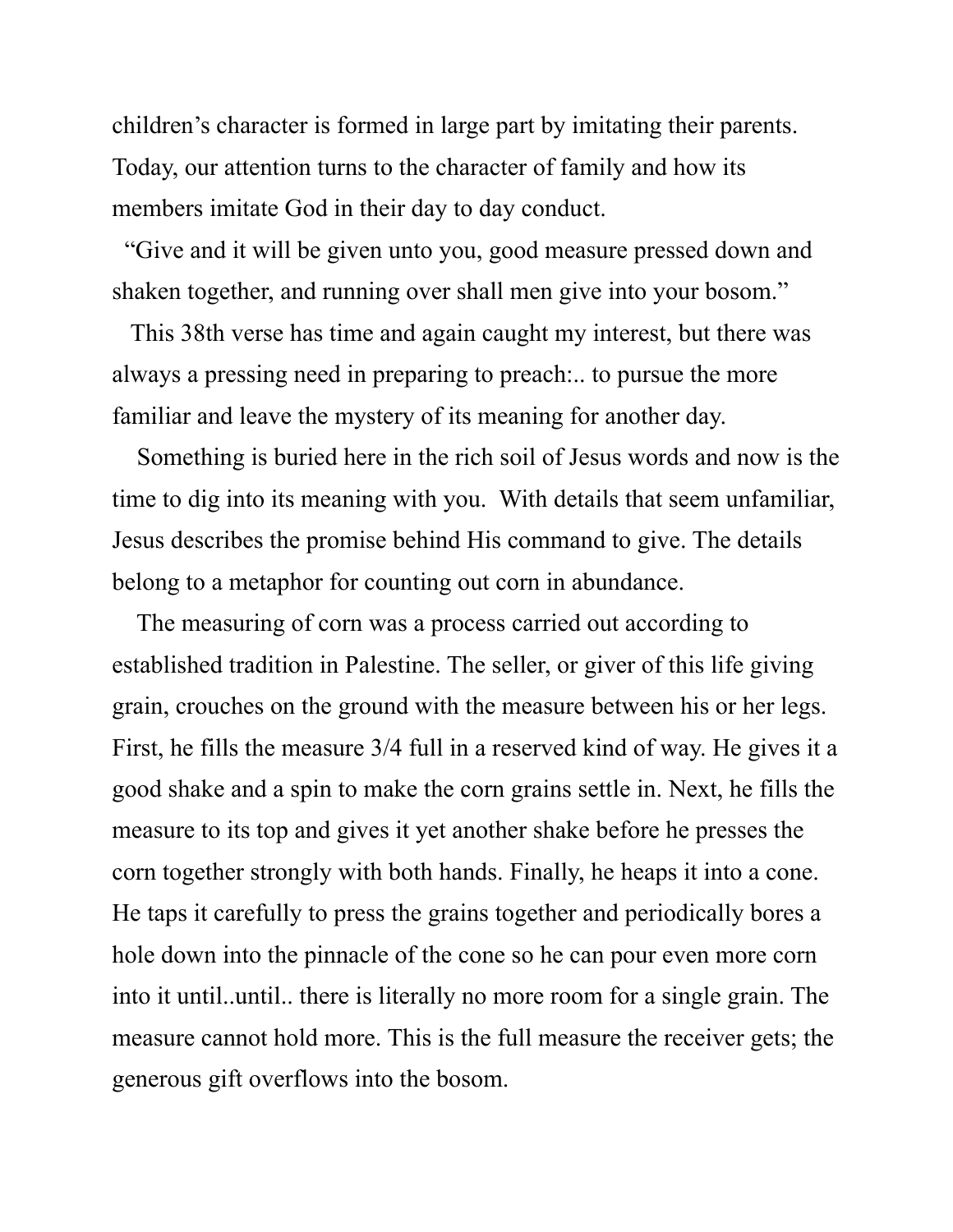The Greek word translated "bosom" in the gospel we've read is "kolpos": strictly meaning the lap, and the lap in turn refers to the hollow pocket created by the fold above the belt of a Palestinian garment.

 Let's dig deeper into the Hebrew under the Greek. Recall first that in their deliverance from bondage in Egypt, the enslaved Hebrews were shown first and foremost the character of God, his compassionate mercy in freeing them. They became his children and Moses their leader.

 One day, God commanded Moses to put his healthy hand into his "Heq" from the Hebrew root for "hidden place"..into the fold of his garment, and then to withdraw it. Moses hand came out leprous. God commanded him to put his hand back into the fold and then to take it out again. Moses then saw his hand made whole. From then on the hiding place, the fold in the garment above the belt, the bosom..became a metaphor for the Heart. Thereafter, Moses carried his people in the fold of his heart, because he remembered God's miraculous power lodges there. Like a storehouse of life giving grain, this fold gave him strength to carry out his calling.

 The corn grows full and tall in the plains of Iowa this time of year. Above the endless fields of waving corn stalks, thunderheads bloom in the west. The sun pours its warmth into the ground and the children of God who live there. The breeze smells green and ripe with the aroma of dark brown soil. The red silos stand steadfastly storing the life-giving grain.